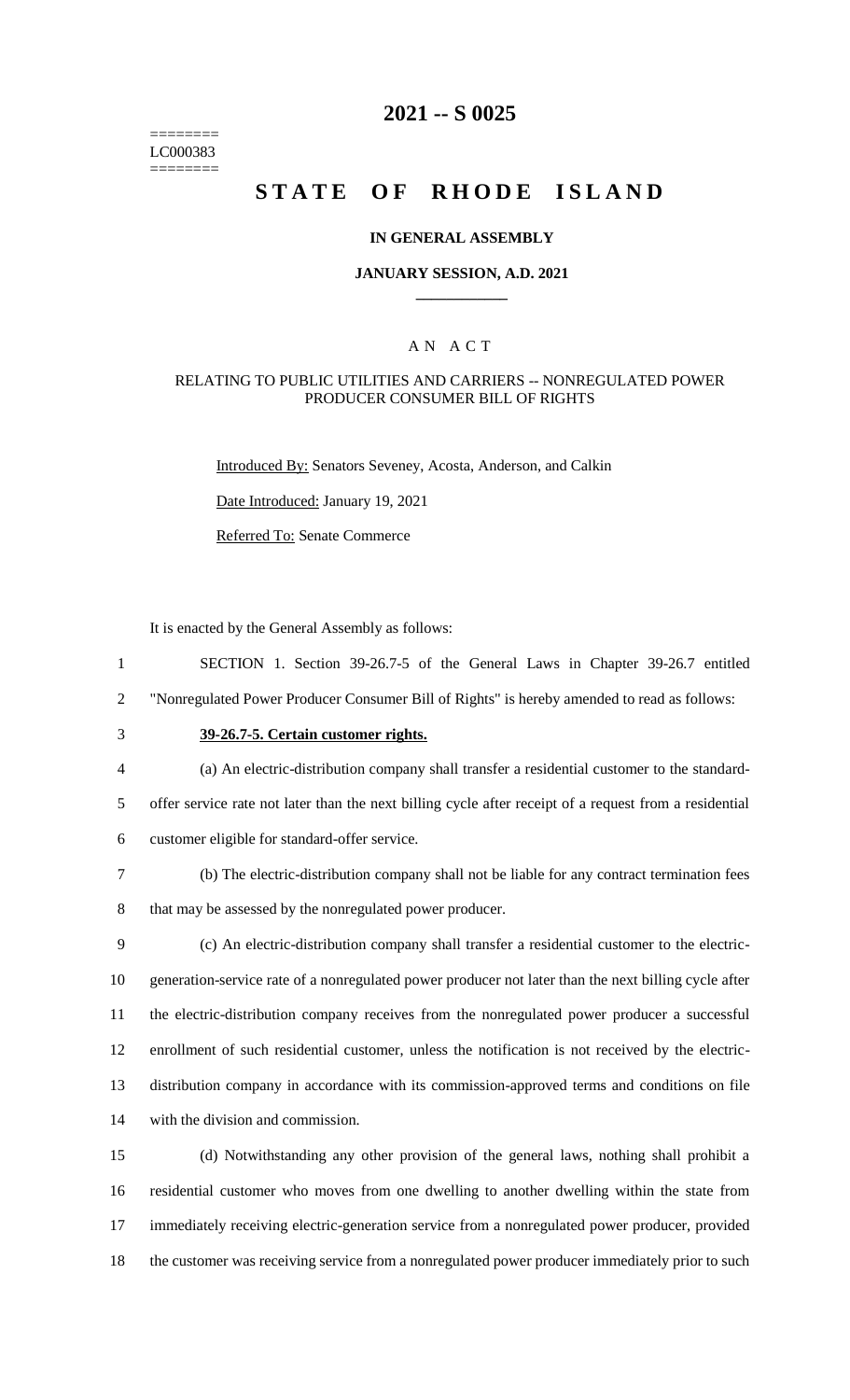- move.
- (e) The electric-distribution company shall include in its terms and conditions, subject to review and approval by the commission, conditions for release of customer information to a nonregulated power producer. (f) Customers shall be entitled to any available, individual information about their loads or usage at no cost.
- (g) On or before January 1, 2017, the division shall initiate a rulemaking proceeding to develop a standard summary form of the material terms and conditions of the contract for electric- generation services signed by a residential customer. Such form shall include, but not be limited to, the following:
- (1) A description of the rate the customer will be paying;
- (2) Whether such rate is a fixed or variable rate;
- 13 (3) The term and expiration date of such rate;
- (4) Whether the contract will automatically renew;
- (5) A notice describing the customer's right to cancel the service, including the right to
- schedule the cancellation of service on a date certain at any time during the contract period, as
- provided in this section;
- (6) Information on air emissions and resource mix of generation facilities operated by and under long-term contract to the nonregulated power producer;
- (7) The trade name of the nonregulated power producer;
- (8) The toll-free telephone number for customer service of the nonregulated power
- producer;

(9) The internet website of the nonregulated power producer;

- (10) The toll-free telephone number for customer complaints of the division; and
- (11) Any other information required by the division. Upon the division's filing of regulations pursuant to this section, the commission shall initiate a rulemaking proceeding to repeal any rules that overlap with the regulations filed by the division.
- (h) On and after January 1, 2017, each nonregulated power producer shall, prior to initiation of electric-generation services, provide the potential residential customer with a completed summary form developed pursuant to this section. Each nonregulated power producer shall, prior to the initiation of electric-generation services, provide the potential commercial or industrial customer with a written notice describing the rates; information that complies with § 39-26-9 and the commission's rules governing energy source disclosure, which may be amended from time to time; terms and conditions of the service; and a notice describing the customer's right to cancel the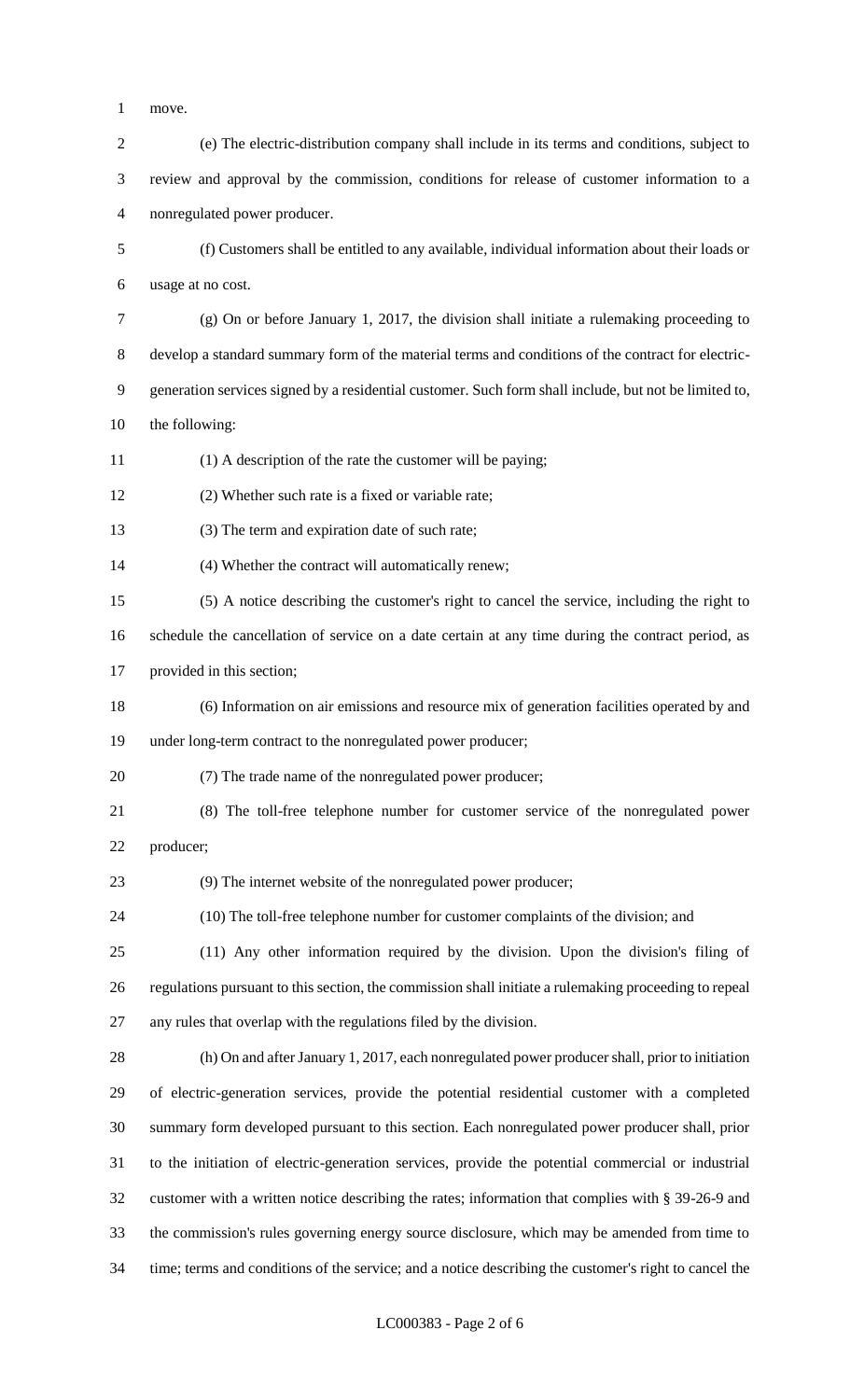- service; as provided in this section.
- (i) No nonregulated power producer shall provide electric-generation services unless the customer has signed a service contract or consents to such services by one of the following: (1) An independent, third-party telephone verification; (2) Receipt of a written confirmation, received in the United States mail from the customer, after the customer has received an information package confirming any telephone agreement; (3) The customer signs a contract that conforms with the provisions of this section; or (4) The customer's consent is obtained through electronic means, including, but not limited to, a computer transaction. (j) Each nonregulated power producer shall provide each customer with a written contract, which contract may be provided in an electronic format, that conforms with the provisions of this section and maintain records of the signed service contract or consent to service for a period of not less than two (2) years from the date of expiration of the contract, which records shall be provided to the division or the customer upon request. (k) Each contract for electric-generation services shall contain: (1) All material terms of the agreement; (2) A clear and conspicuous statement explaining the rates that the customer will be paying, including the circumstances under which the rates may change; (3) A statement that provides specific directions to the customer as to how to compare the price terms in the contract to the customer's existing electric-generation-service charge on the electric bill and how long those rates are guaranteed; (4) The contract shall also include a clear and conspicuous statement providing the customer's right to cancel such contract not later than three (3) days after signature or receipt in accordance with the provisions of this subsection, describing under what circumstances, if any, the supplier may terminate the contract and describing any penalty for early termination of the contract; (5) The methods by which a customer may cancel service through the nonregulated power producer which shall include electronic termination of an existing consumer's service agreement prior to the consumer's next bill read date so long as the request to disenroll has been made at least seven (7) calendar days in advance of the next bill read date. The electronic termination shall be provided in a clear and conspicuous location on the nonregulated power producer's internet website, and a method by which a customer without internet access may cancel service; and (6) Any other information required by the division. (l) Between thirty (30) and sixty (60) days, inclusive, prior to the expiration of a contract

for a residential customer, a nonregulated power producer shall provide a written notice to the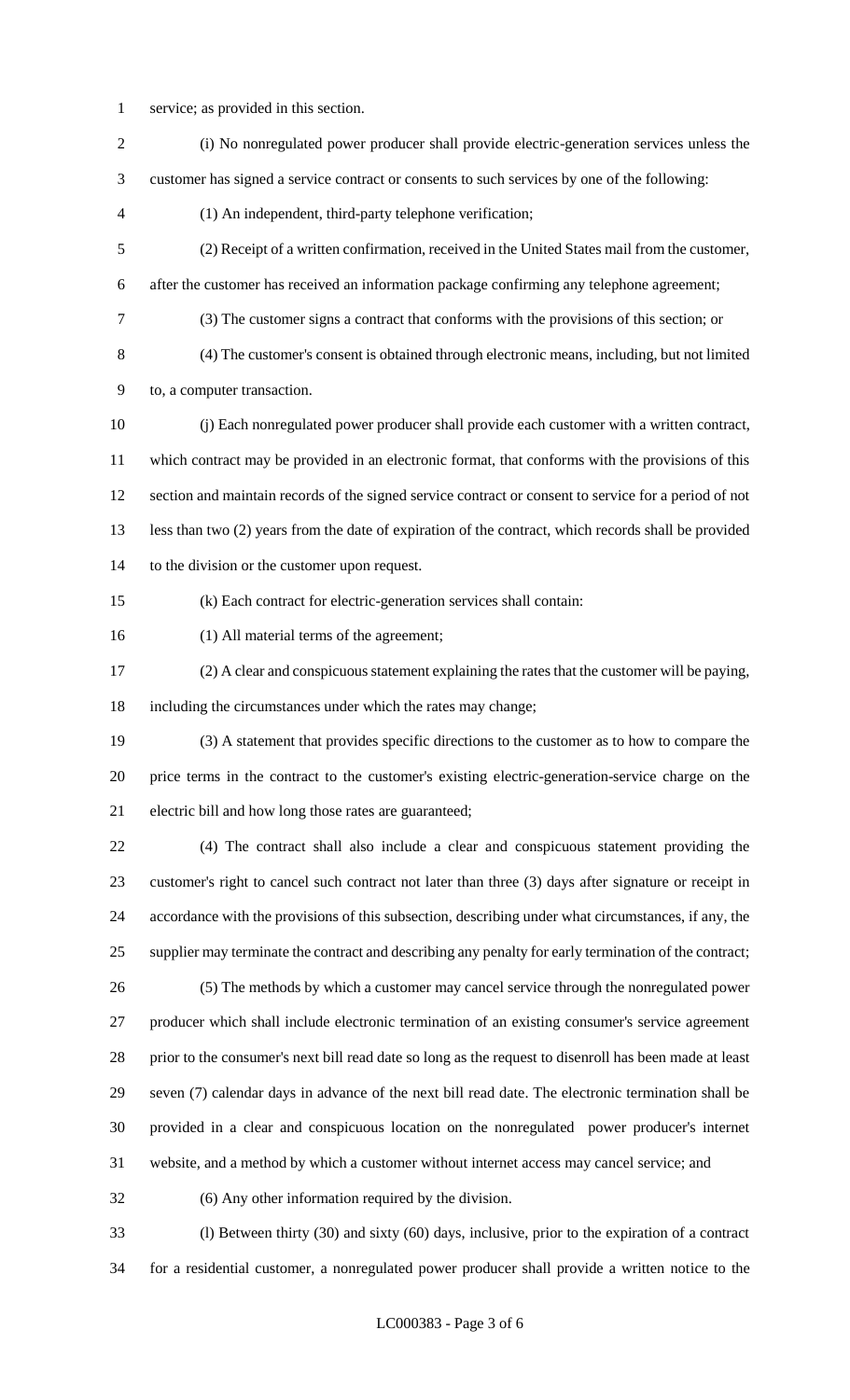customer of the contract expiration date. The residential customer shall select the method of written notice at the time the contract is signed or verified through third-party verification, as described in this section, in a manner approved by the division. The customer shall have the option to change the method of notification at any time during the contract.

 (m) On and after August 1, 2019, no nonregulated power producer shall automatically renew or cause to be automatically renewed a contract with a residential customer; provided, however, that a new contract with a residential customer shall be required if the terms for electric- generation services change from variable to fixed rates, fixed to variable rates, or to a different 9 fixed rate. Any residential customer with a contract prior to August 1, 2020, that is scheduled to 10 automatically renew any time after August 1, 2020, shall be notified by the nonregulated power 11 producer in writing no less than thirty (30) days prior to the automatic renewal, and any residential 12 customer on a variable rate without a new contract since August 1, 2020, shall be notified by the 13 nonregulated power producer no less than once annually, of: (1) The rate a customer will pay under 14 a renewed fixed rate agreement, or the current variable rate in the event the customer will pay a 15 variable rate; and (2) The current default rate available; and (3) Clear instructions of the steps the 16 residential customer must follow to return to the default rate. This subsection shall not apply to, or 17 otherwise affect, any government body that aggregates the load of residential retail customers as 18 part of an aggregation plan pursuant to § 39-3-1.2.

 (n) No nonregulated power producer shall charge an electric-generation-service rate to a residential customer that is twenty-five percent (25%) more than the original contract price, or the last rate notification provided by the nonregulated power producer, without disclosing the rate change described in this section fifteen (15) days before it takes effect. The disclosure shall be in writing and shall conform to any rules that may be promulgated by the division.

 (o) No third-party agent may sell electric-generation services on behalf of a nonregulated power producer unless the third-party agent is an employee or independent contractor of the nonregulated power producer and the third-party agent has received appropriate training directly from the nonregulated power producer.

 (p) All sales and solicitations of electric-generation services by a nonregulated power producer, aggregator, or agent of a nonregulated power producer or aggregator to a customer conducted and consummated entirely by United States mail; door-to-door sale; telephone or other electronic means; during a scheduled appointment at the premises of a customer; or at a fair, trade or business show, convention, or exposition in addition to complying with the provisions of this section, shall comply with all state and local laws and regulations.

(q) Any representative of a nonregulated power producer, aggregator, or agent of a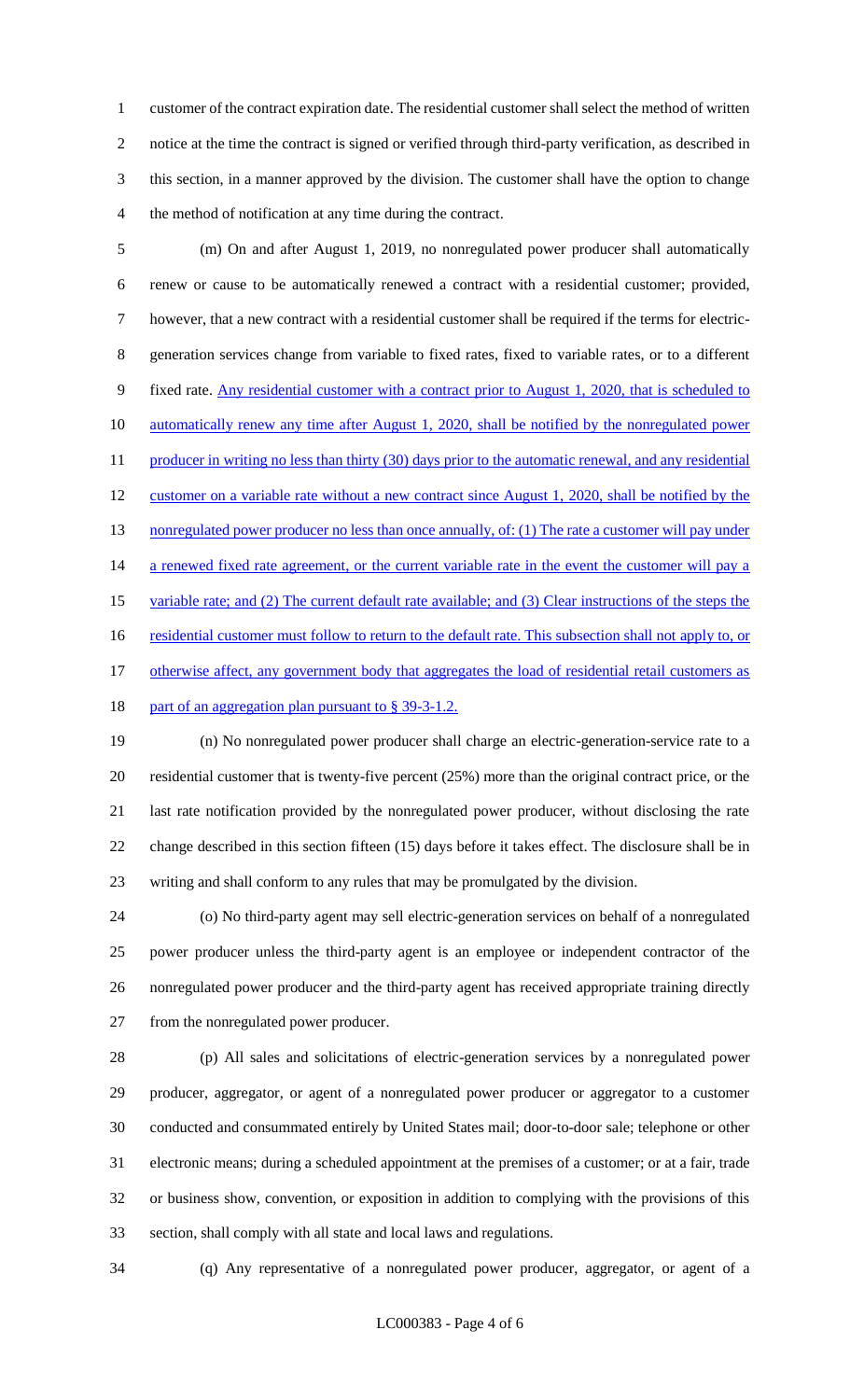nonregulated power producer or aggregator shall prominently display or wear a photo identification badge stating the name of the person's employer or the nonregulated power producer the person represents and shall not wear apparel, carry equipment, or distribute materials that includes the logo or emblem of an electric-distribution company or contains any language suggesting a relationship that does not exist with an electric-distribution company, government agency, or other supplier.

- (r) No nonregulated power producer, aggregator, or agent of a nonregulated power producer or aggregator shall advertise or disclose the price of electricity to mislead a reasonable person into believing that the electric-generation services portion of the bill will be the total bill amount for the delivery of electricity to the customer's location, or make any statement, oral or written, suggesting a prospective customer is required to choose a supplier. When advertising or disclosing the price for electricity, the nonregulated power producer, aggregator, or agent of a nonregulated power producer shall, on and after January 1, 2017, indicate, using at least a ten-point (10) font size, in a conspicuous part of any advertisement or disclosure that includes an advertised price, the expiration of such advertised price, and any fixed or recurring charge, including, but not limited to, any minimum monthly charge.
- SECTION 2. This act shall take effect upon passage.

======== LC000383 ========